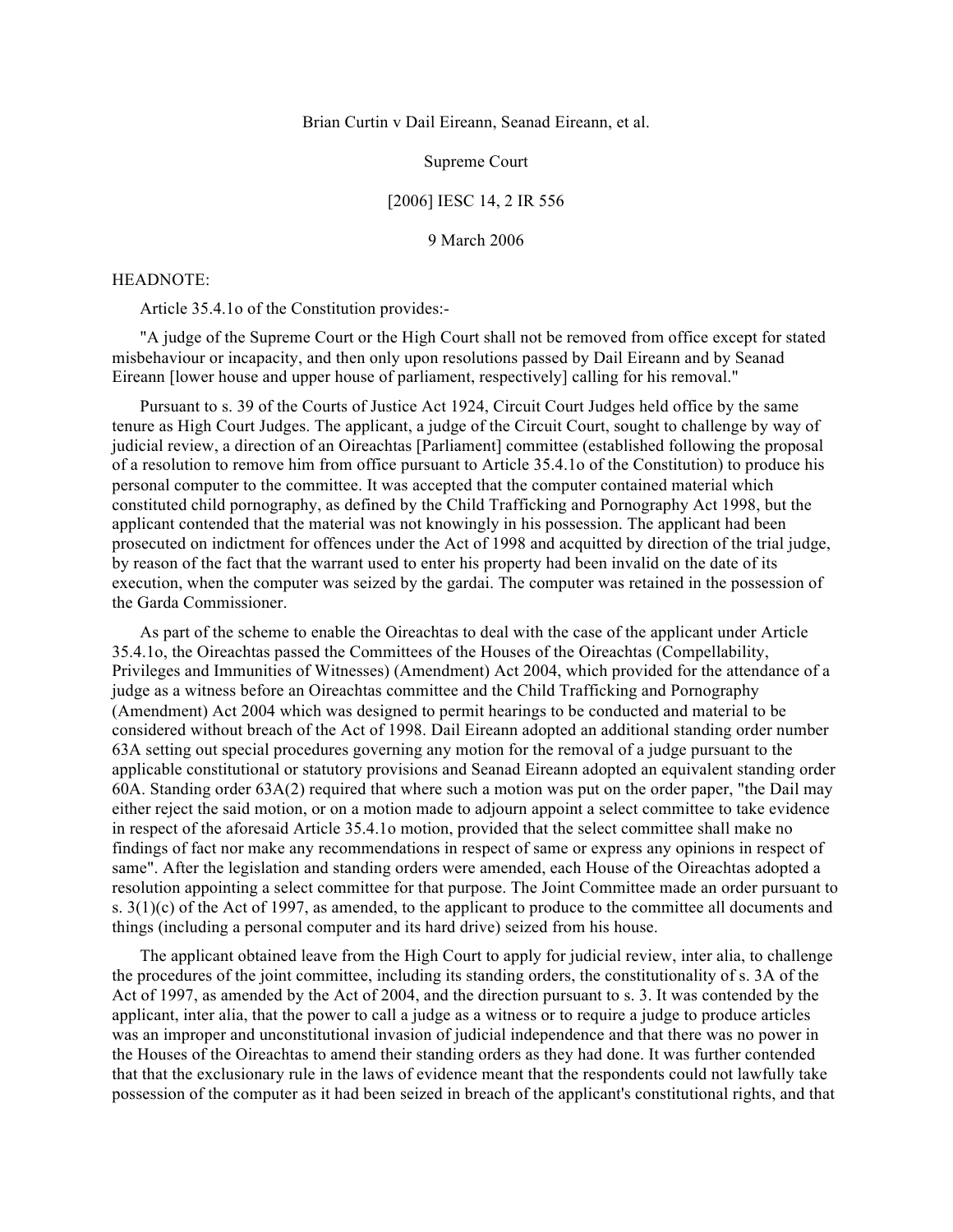the Child Trafficking and Pornography (Amendment) Act 2004 was a device to circumvent the applicant's rights. The High Court refused the application and the applicant appealed to the Supreme Court.

Held by the Supreme Court (Murray C.J., Denham, McGuinness, Hardiman, Geoghegan, Fennelly and McCracken JJ.), in dismissing the appeal,

1, that, where the words of the Constitution were plain and unambiguous, the courts applied them in their literal sense but where the words were silent, resort may be had to principles derived from other parts of the Constitution. For the purpose of these proceedings, regard was to be particularly had to the function and standing of the judiciary in the constitutional scheme, the provisions for protection of that role, the correct balance between the exercise of the power of the Oireachtas under Article 35 and the distribution of powers generally in the Constitution and the obligation to respect constitutional principles of fairness and justice in the exercise of that power.

2. That, in accordance with the principles of constitutional justice, the parliamentary procedures and standing orders followed in respect of the resolutions to remove the applicant from office must be presumed, by the courts, to be constitutional.

3. That, to accord with the presumption of constitutionality, the standard by which a court should measure whether a designated organ of government had or was likely to fall short of its constitutional obligations in the performance of the exceptional and sensitive function constitutionally assigned to it of removing of judges from office was that of clear disregard, meaning that there had been a conscious and deliberate decision by the legislature to act in breach of its constitutional obligation to other parties, accompanied by bad faith or recklessness.

4. That s. 3 of the Act of 1997, as amended, was not unconstitutional, as the power to call a judge as a witness or to produce articles as evidence did not involve any improper or unconstitutional invasion of judicial power or judicial independence, which was included in the Constitution for the purpose of ensuring the fitness and integrity of the judiciary.

5. That the principle of judicial independence was not for the personal or individual benefit of the judges, even if it may have that incidental effect, but was a principle designed to guarantee the right of the People and a necessary corollary of judicial independence was that the judges themselves behaved in conformity with the highest standards of behaviour, both personally and professionally.

6. That there was nothing in either Article 35.4.1o or Article 15.10 to prevent the Houses of the Oireachtas from adopting standing orders providing for the establishment of a committee to investigate the question of whether a judge has been guilty of "stated misbehaviour," as alleged in a resolution "calling for his removal," which has been duly proposed pursuant to Article 35.4.1o, as the proposal of the resolution conferred that power.

...

...

## JUDGMENTS:

## MURRAY CJ:

1 In this appeal, the court is asked to interpret the provisions of Article 35.4.1o of the Constitution regarding the parliamentary procedure for the removal of judges from office. It is one of the few occasions in the annals of legal history that such a proposal has been considered by a court and the first time since the foundation of the State.

46 The principal issue on the appeal concerning the interpretation of Article 35.4.1: relates to the provisions of the standing orders of the two Houses. It concerns principally the evidence gathering powers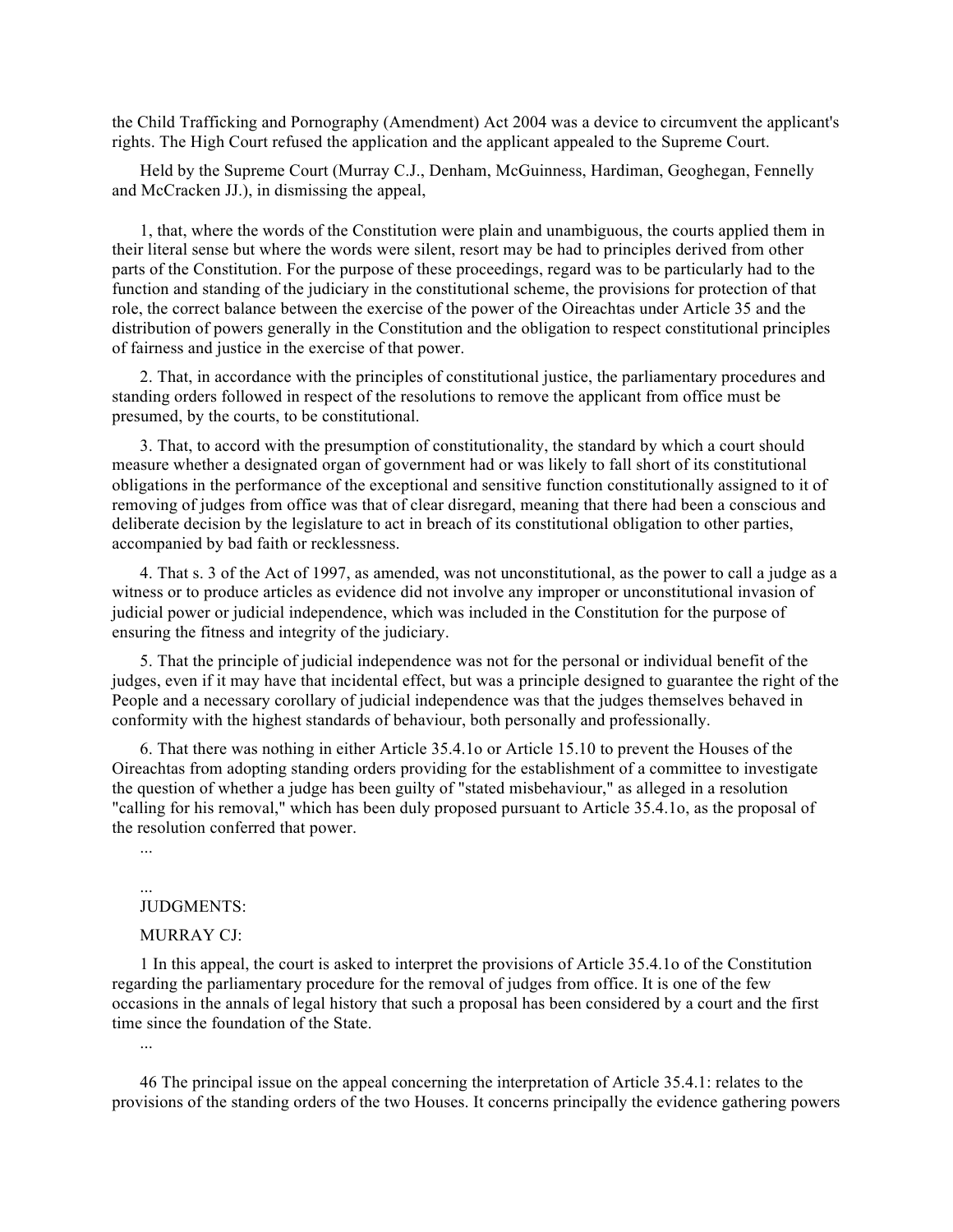of the Joint Committee and the subsequent consideration of that evidence by the two Houses.

47 The applicant's central claim is that the power of the Dail and the Seanad under Article 35.4.1o of the Constitution to pass resolutions calling for the removal of a judge for stated misbehaviour or incapacity can be exercised only when the allegation in question has been proved by a process of adjudication or trial, whether that process be external or internal to the Houses. The applicant's first formulation of this contention was that a resolution for the removal of a judge could not be introduced unless the misbehaviour alleged had been previously proved in some appropriate forum. While this contention appeared in the written submissions filed in this court on behalf of the applicant, and was not expressly abandoned at the hearing, it was not significantly developed or pressed in oral argument. The vital aspect of the argument was that the Houses were not entitled themselves to debate and pass a resolution so introduced unless they were satisfied that the allegation had been proved. Thus, some body or forum, internal or external to the House, must first adjudicate on the truth of allegation. Although such a body would adjudicate, its decision, would not, on the other hand, be final and certainly not binding on the Houses when considering the resolutions.

48 It is common case that the standing orders do not permit the Joint Committee to perform that role. Thus, the principal question for decision is whether the procedures which the standing orders require the Joint Committee to follow are permitted by the Constitution and, specifically, Article 35.4.1o. The question may be posed conversely: is each House obliged by the Constitution to ensure that the misbehaviour alleged against the judge be proved and established as a matter of fact prior to embarking on debate of the resolution?

49 Counsel for the applicant relied on the principle of judicial independence ordained by the Constitution, to which, he submitted, the trial judge attached insufficient weight. That principle forms part of the scheme of separation of powers and can be seen, in particular, in the several provisions of Article 35 of the Constitution, not merely Article 35.4.1o. The procedures proposed are, it is claimed, fundamentally deficient, principally because the standing orders provide that the Joint Committee "shall make no findings of fact nor make any recommendations in respect of same or express any opinions in respect of same". Thus the debate in the Houses will be conducted on the basis of an unedited pack of materials, which inevitably will contain evidence which conflicts on key points, issues of assessment of credibility and issues of reliance on materials which may be more prejudicial than probative. All of this material will, as counsel put it, be placed before the Houses "in its abundance". Counsel attached particular importance to the need for assessment of expert evidence regarding the presence and significance of "trojans" on the applicant's computer. Each member of each House will be required to assess conflicts of expert and other evidence including the credibility of witnesses. Counsel contended that, under the procedure envisaged, the Houses of the Oireachtas would not be allowed to receive any further evidence. The debate on the resolutions in the Houses could not include the taking of evidence, because that would not be a debate.

50 Counsel submitted that, before a resolution for the removal of a judge can be validly passed, a trial must take place in which there is a determination of whether the judge has, in fact, committed the acts alleged to constitute misbehaviour. There should, in effect, be a two stage process. Firstly, whether the alleged acts took place must be determined. Then the question of whether those acts amount to misbehaviour can be left to each House.

Article 35.4.1o of the Constitution

66 Article 35 of the Constitution provides, in relevant part:-

"4.1o A judge of the Supreme Court or the High Court shall not be removed from office except for stated misbehaviour or incapacity, and then only upon resolutions passed by Dail Eireann and by Seanad Eireann calling for his removal.

2o The Taoiseach shall duly notify the President of any such resolutions passed by Dail Eireann and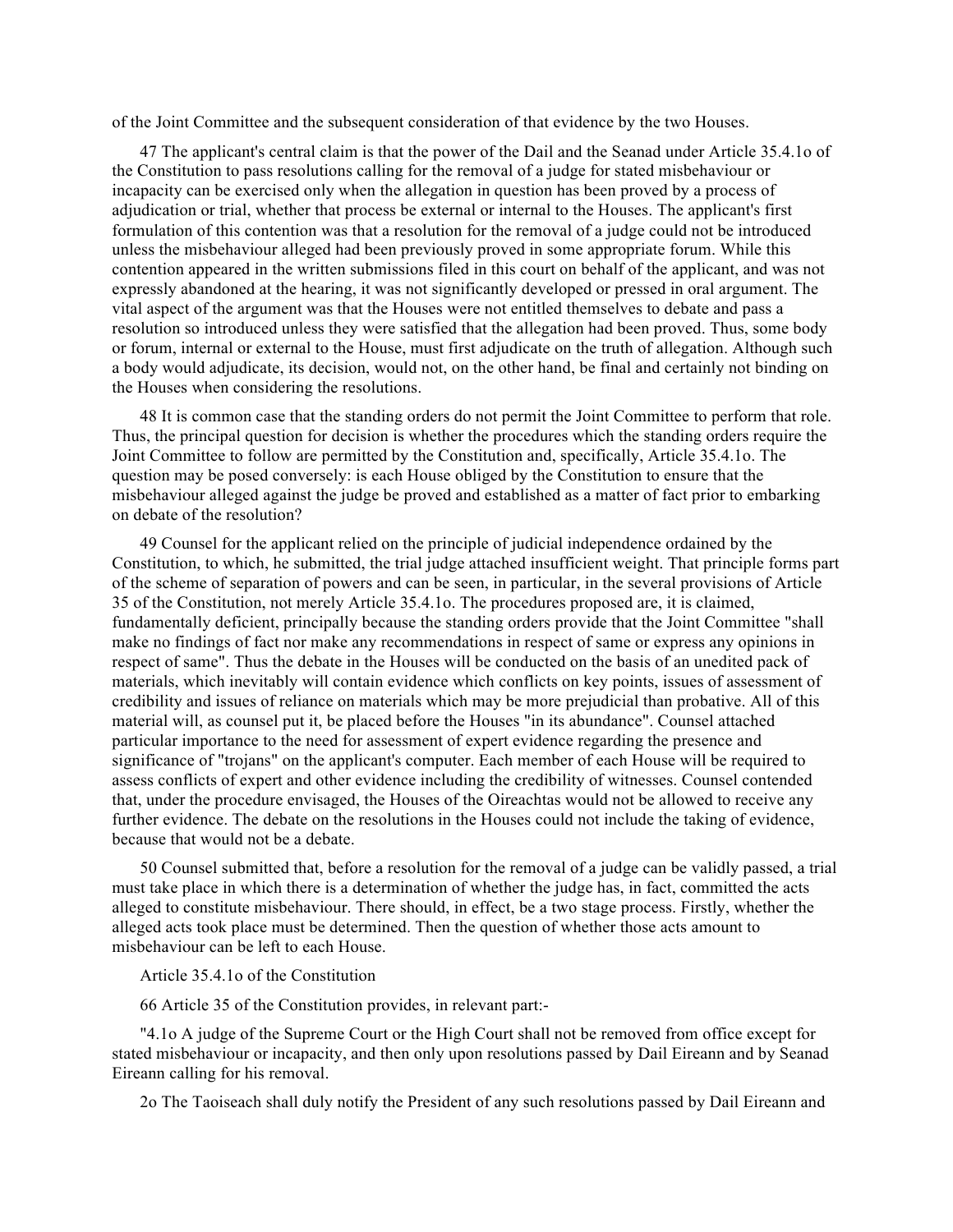by Seanad Eireann, and shall send him a copy of every such resolution certified by the Chairman of the House of the Oireachtas by which it shall have been passed.

3o Upon receipt of such notification and of copies of such resolutions, the President shall forthwith, by an order under his hand and Seal, remove from office the judge to whom they relate."

67 The present appeal has been concerned exclusively with the provisions of Article 35.4.1o. The removal of a judge from office is attended, not only by the decisive intervention of both Houses of the Oireachtas, but by subsequent solemn implementing acts of the Taoiseach and the President. These ensure that the condemned judge is stripped of his office.

70 The applicant being a judge of the Circuit Court, s. 39 of the Courts of Justice 1924 applies to his case. It provides:-

"The Circuit Judges shall hold office by the same tenure as the Judges of the High Court and the Supreme Court."

71 Thus, for all the purposes of the present proceedings, the applicant is subject to and entitled to the protection of Article 35.4.1o of the Constitution to the same extent as a judge of the High Court or of the Supreme Court.

72 The words of Article 35.4.1o impose no express restriction on the exercise by the two Houses of the Oireachtas of their power to pass resolutions calling for the removal of judges other than that such resolutions be grounded on "stated misbehaviour or incapacity". The debate on the appeal has concerned the extent to which, by reference to history, to other provisions of the Constitution, to the independence of the judiciary, to the principle of separation of powers, to the need to respect fair procedures or otherwise, this court should interpret the Article as requiring the observance of particular procedures, as submitted on behalf of the applicant. It is necessary to consider these several aspects of the matter in turn.

General principles of constitutional interpretation

73 This court has, in a number of its decisions, referred to criteria governing the correct approach to the interpretation of the Constitution. As is to be expected, different interpretative elements are emphasised in individual judgments according to the particular context in which questions arise and the particular types of interpretative problem. Words denoting numbers, places or identified persons admit of no debate. On occasion, there is a narrow question as to the meaning in context of particular words of general import. In The People v. O'Shea [1982] I.R. 384, the court was divided on the issue of whether a provision for an appeal expressed in general words should be interpreted as allowing a prosecution appeal of an acquittal in a criminal case. On other occasions, broader or more philosophical questions arise, such as the nature of fundamental rights. A correct balance has to be struck between the effect to be given to the literal meaning of particular words and the need to have regard to the terms of the Constitution as a whole. One particularly authoritative statement is that found in the judgment of O'Higgins C.J., speaking for a majority of the Court, in The People v. O'Shea [1982] I.R. 384 at p. 397:-

"The Constitution, as the fundamental law of the State, must be accepted, interpreted and construed according to the words which are used; and these words, where the meaning is plain and unambiguous, must be given their literal meaning. Of course, the Constitution must be looked at as a whole and not merely in parts and, where doubt or ambiguity exists, regard may be had to other provisions of the Constitution and to the situation which obtained and the laws which were in force when it was enacted. Plain words must, however, be given their plain meaning unless qualified or restricted by the Constitution itself. The Constitution brought into existence a new State, subject to its own particular and unique basic law, but absorbing into its jurisprudence such laws as were then in force to the extent to which these conformed with that basic law."

74 In his dissenting judgment in that case, Henchy J., at p. 426, laid greater emphasis on a broad approach to interpretation:-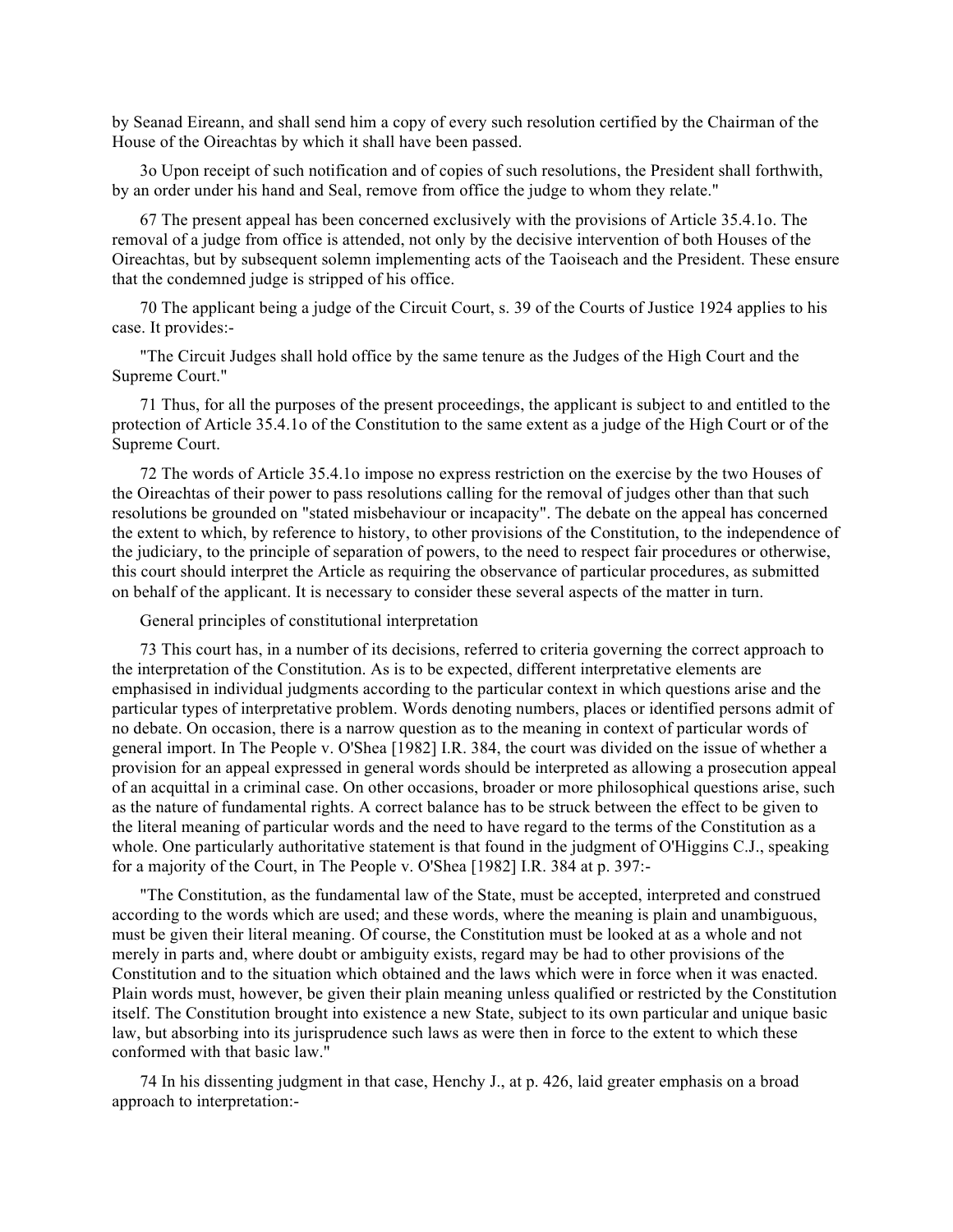"Any single constitutional right or power is but a component in an ensemble of interconnected and interacting provisions which must be brought into play as part of a larger composition, and which must be given such an integrated interpretation as will fit it harmoniously into the general constitutional order and modulation. It may be said of a constitution, more than of any other legal instrument, that 'the letter killeth, but the spirit giveth life'. No single constitutional provision . . . may be isolated and construed with undeviating literalness."

75 Murray J., ... in his judgment in Sinnott v. Minister for Education [2001] 2 I.R. 545 at p. 679, went on to state:-

"It is axiomatic that the point of departure in the interpretation of a legal instrument, be it a constitution or otherwise, is the text of that instrument, albeit having regard to the nature of the instrument and in the context of the instrument as a whole."

76 The result can be expressed as follows. Where words are found to be plain and unambiguous, the courts must apply them in their literal sense. Where the text is silent or the meaning of words is not totally plain, resort may be had to principles, such as the obligation to respect personal rights, derived from other parts of the Constitution. The historical context of particular language may, in certain cases, be helpful, as explained by O'Higgins C.J. in the passage quoted above. Geoghegan J., when considering the meaning of the term "primary education" in Article 42.4 of the Constitution in his judgment in Sinnott v. Minister for Education [2001] 2 I.R. 545, said at p. 718 that it was "important in interpreting any provision of the Constitution to consider what it was intended to mean as of the date that the people approved it". Hardiman J., at p. 688, thought that it was "beyond dispute that the concept of primary education as something which might extend throughout life was entirely outside the contemplation of the framers of the Constitution".

77 This is not to say that taking into account the historical context of certain provisions of the Constitution excludes its interpretation in the context of contemporary circumstances. O'Higgins C.J. in The State (Healy) v. Donoghue [1976] I.R. 325 observed at p. 347 that ". . . rights given by the Constitution must be considered in accordance with the concepts of prudence justice and charity which may gradually change and develop as society changes and develops and which falls to be interpreted from time to time in accordance with prevailing ideas". Again in the Sinnott v. Minister for Education [2001] 2 I.R. 545, Murray J. stated at p. 680:-

"Agreeing as I do with the view that the Constitution is a living document which falls to be interpreted in accordance with contemporary circumstances including prevailing ideas and mores, this does not mean, and I do not think it has ever been suggested, that it can be divorced from its historical context."

Hardiman J. at p. 688 referred to general theories of interpretation in the following terms:-

"Tensions are said to exist between the methods of construction summarised in the use of adjectives such as 'historical', 'harmonious' and 'purposive'. In my view, much of this debate is otiose, because each of these words connotes an aspect of interpretation which legitimately forms part, but only part, of every exercise in constitutional construction."

78 Thus, the natural and usually the logical starting point in every case, will be the words used. Some of the words in Article 35.4.1o are clear and unambiguous. A judge cannot be removed other than in accordance with Article 35.4.1o: both Houses must pass the required resolution; the resolution must call for the judge's removal. This apparently refers to the resolution as proposed. A resolution of one House alone will not suffice. It is also clear, by necessary implication, that the resolution itself must specify the "misbehaviour or incapacity," as the case may be (or indeed, though not relevant in this case, the "incapacity") which purports to justify the judge's removal.

79 Apart from these matters, Article 35.4.1o is silent. It does not define misbehaviour or state whether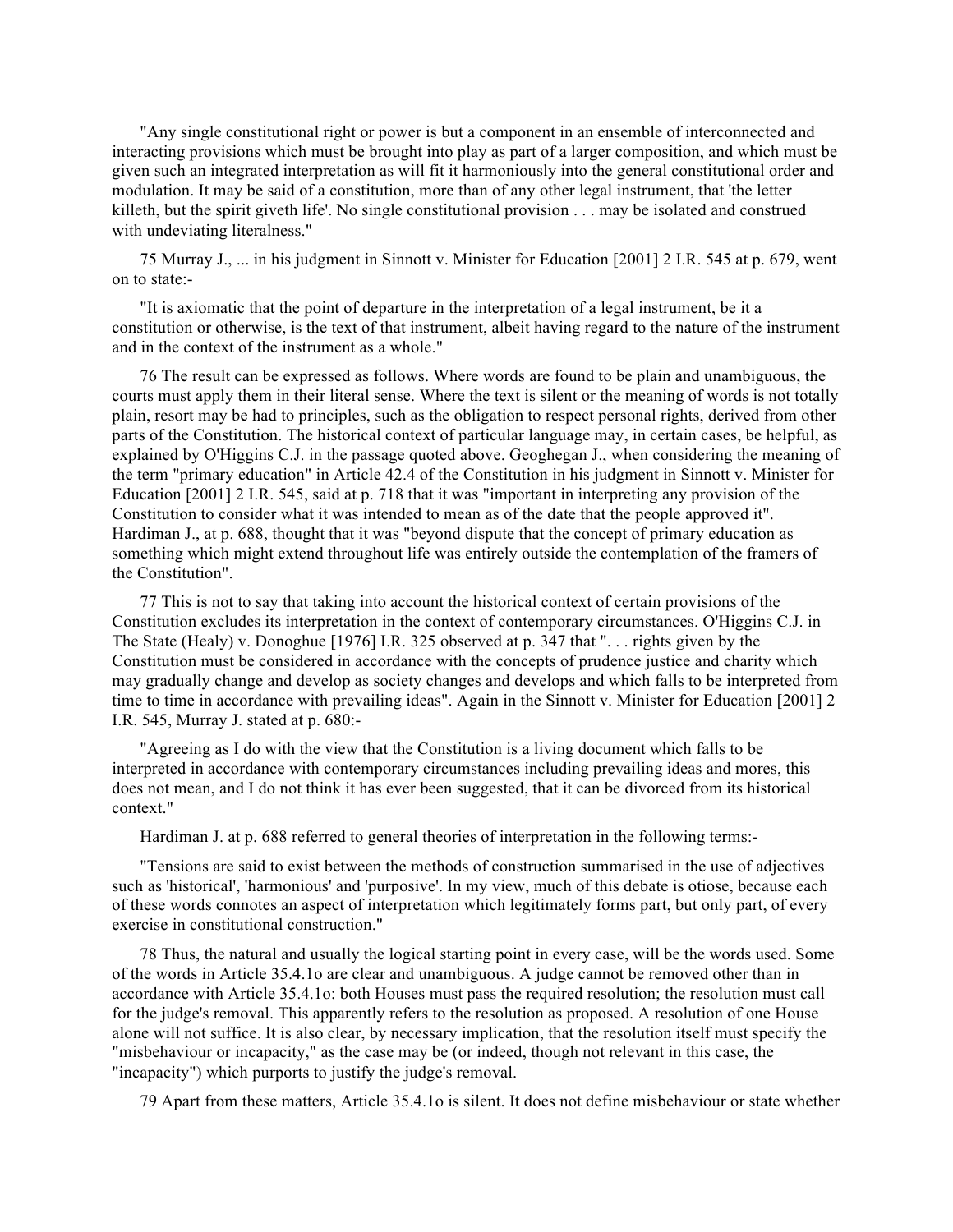misbehaviour relates to the performance of judicial duties or may be misbehaviour of a general kind. Article 35.4.1o prescribes no procedures to be followed by the Houses of the Oireachtas. Article 15.11.1o, however provides that: "All questions in each House shall, save as otherwise provided by this Constitution, be determined by a majority of the votes of the members present and voting other than the Chairman or presiding member". In particular, Article 35.4.1o contains no guidance on the power of the Houses to appoint investigating committees or the powers it may delegate to any such committees.

80 In these circumstances, it is reasonable to consider whether there is any history or background to the enactment of the Constitution capable of elucidating what was in the contemplation of the framers. More particularly, however, it will be necessary to consider the constitutional context of Article 35.4.1o. Three elements, in particular, are relevant. They are: firstly, the function and standing of the judiciary in the constitutional scheme and the provisions for protection of that role; secondly, the express power conferred on the Oireachtas by the Article and the correct balance between the exercise of that power and the distribution of powers generally in the Constitution; thirdly, the obligation to respect constitutional principles of fairness and justice in the exercise of that power.

History

...

...

82 The parties have provided the court with a great deal of potentially useful information about the history throughout the common law world of provisions governing the removal of judges from office. Ultimately, Article 35.4.1o must be interpreted in its own terms in the constitutional context in which it appears.

83 There are several special aspects of British constitutional history. The British parliament enjoyed a number of powers, apart entirely from the remedy of an address from both Houses. The most notable of these was that of impeachment, which involved the exercise of the judicial powers of parliament in respect of public officers, and whose history is traced back at least to the fourteenth century. Having fallen into disuse for several centuries, it was revived in the reign of James I but has been abandoned since 1805. There were other even more obscure provisions. It is prudent to be aware of their existence principally because their continued existence is clearly excluded by the unambiguous wording of Article 35.4.1o of the Constitution.

84 The first legislative protection of the tenure of judges in the British constitutional system was enacted by the Act of Settlement of 1701, an Act the principal purpose of which was to settle the royal succession. It represented a reaction to the abuses of the Stuart period, when judges held office at the will and pleasure of the Crown, so that they could be removed (and sometimes were) for pronouncing judgments which did not please the monarch. The Act provided:-

"Judges Commissioners be made Quamdiu se bene gesserint [during good behaviour], and their salaries ascertained and established; but upon the address of both Houses of Parliament it may be lawful to remove them."

By an Act of the British Parliament the Commissions and Salaries of Judges Act (1 Geo. III, c. 23), (1760), this provision became applicable notwithstanding the demise of the king and was extended to Ireland, in 1781, when the Irish parliament passed a statute (21 and 22 Geo. III, c. 50) entitled "An Act for securing the independency of judges, and the impartial administration of justice . . .". The tenure of the judges was, to continue "in full force during their good behaviour . . . notwithstanding the demise of the King . . ." and, as s. 3 provided, they might be removed "upon the address of both Houses of Parliament". That Act was repealed by the Statute Law Revision (Pre-Union Irish Statutes) Act 1962.

87 In addition, the framers of that Constitution were in a position to and the evidence suggests that they did consult relevant provisions of the constitutions of what were then called the Dominions. Section 99(1) of the Constitution (Canada) Act 1867, an Act of the British Parliament (30 & 31 Vict., c.3),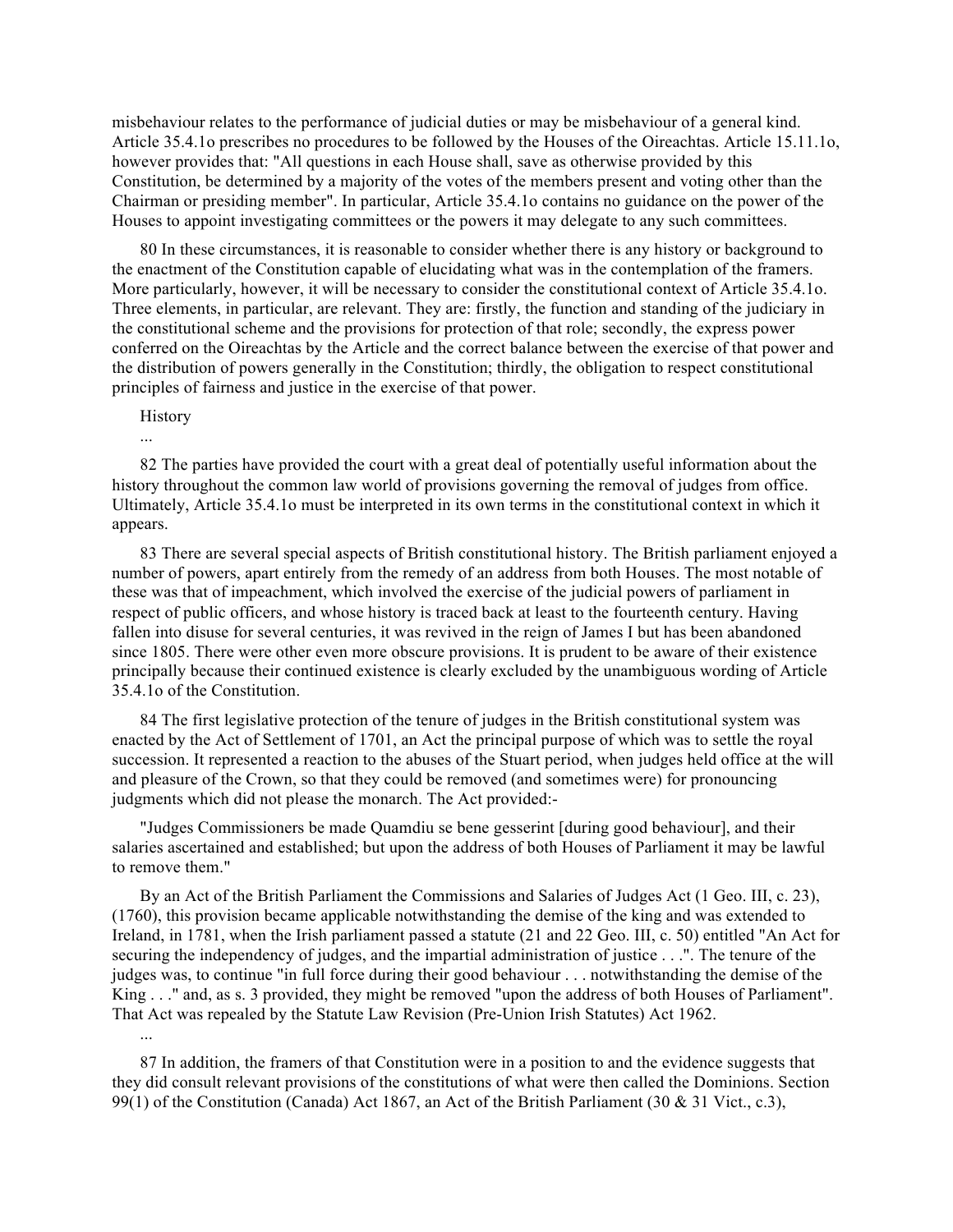provided:-

"the Judges of the Superior Courts shall hold office during good behaviour, but shall be removable by the Governor General on Address of the Senate and Houses of Commons."

Section 72 of the Australian Constitution of 1900 provided:-

"The Justices of the High Court and of the other courts created by the Parliament:-

. . .

...

ii shall not be removed except by the Governor-General in Council, on an address from both Houses of the Parliament in the same session, praying for such removal on the ground of proved misbehaviour or incapacity."

The South Africa Act 1909, establishing the Union of South Africa, contained a practically identical provision (s. 101). All prior versions were expressed in permissive terms; in the Australian version this became: "shall not be removed except". No doubt, the condition of good behaviour had been treated as implicit from 1700, but the Australian and South African versions permitted removal only on "the ground of proved misbehaviour or incapacity". ...

88 It is generally accepted that the framers of the Constitution of 1922 consulted widely among the constitutions of the common law countries. Kingsmill Moore J., in his judgment in O'Byrne v. Minister for Finance and the Attorney General [1959] I.R. 1, having recited much of this history, said at p. 63:-

"Whereas both the earlier enactments and the American Constitution provide for fixity of tenure during good behaviour, the American Constitution does not contain a prohibition against removal save on an address from both Houses which is to be found in the Constitution of South Africa and in the Constitution of the Commonwealth of Australia, and which is reproduced in the Constitution of the Free State. It is clear that the framers of the Free State Constitution had before them, considered, and adopted this provision, taking it from some source other than the United States Constitution and presumably from one of the Dominion constitutions to which I have referred."

89 The only point that can be gleaned from all of this history is that it was considered necessary both in Great Britain, at least since the abandonment of parliamentary trial by impeachment sometime after 1805, and the Dominions to have a resolution of both Houses of Parliament, taking the form of an address to the sovereign or the sovereign's representative, in order to remove a judge from office. It was implicit rather than explicit that such an address would be grounded on misbehaviour. Ultimately, Article 35.4.1o of the Constitution is expressed in more absolute and clearer terms than any of the preceding enactments. However, the sections themselves offer no direct assistance in the resolution of the very precise procedural issues raised on this appeal.

90 The applicant has, of course, to a great extent in the High Court and to a more limited extent in this court relied on the historic parliamentary practice whereby the Houses of Parliament caused a committee, sometimes a select committee, sometimes a committee of the whole House, to report on the alleged misbehaviour of a judge before debating a resolution. At most, all this establishes is that parliaments have over the centuries resorted to the use of committees to investigate contentious or complex matters.

92 The Senate of the United States of America, prior to 1935, according to a longstanding tradition sat in banc for the conduct of, including the taking of evidence in, impeachment trials. No doubt this presented no great problem during the early years of the Republic, when the number of senators, being two per state, was necessarily small; there were twenty six members at the beginning. As the number of states and the volume of legislative work grew, it was generally seen as "more than inefficient and inconvenient" (see Napoleon B. Williams, The Historical and Constitutional Bases of the Senate's Power to Use Masters or Committees to receive evidence in Impeachment Trials (1975) 50 NYU Law Review, 512 at p. 516). In 1935, the Senate adopted "Rule of Procedure and Practice in the Senate when sitting on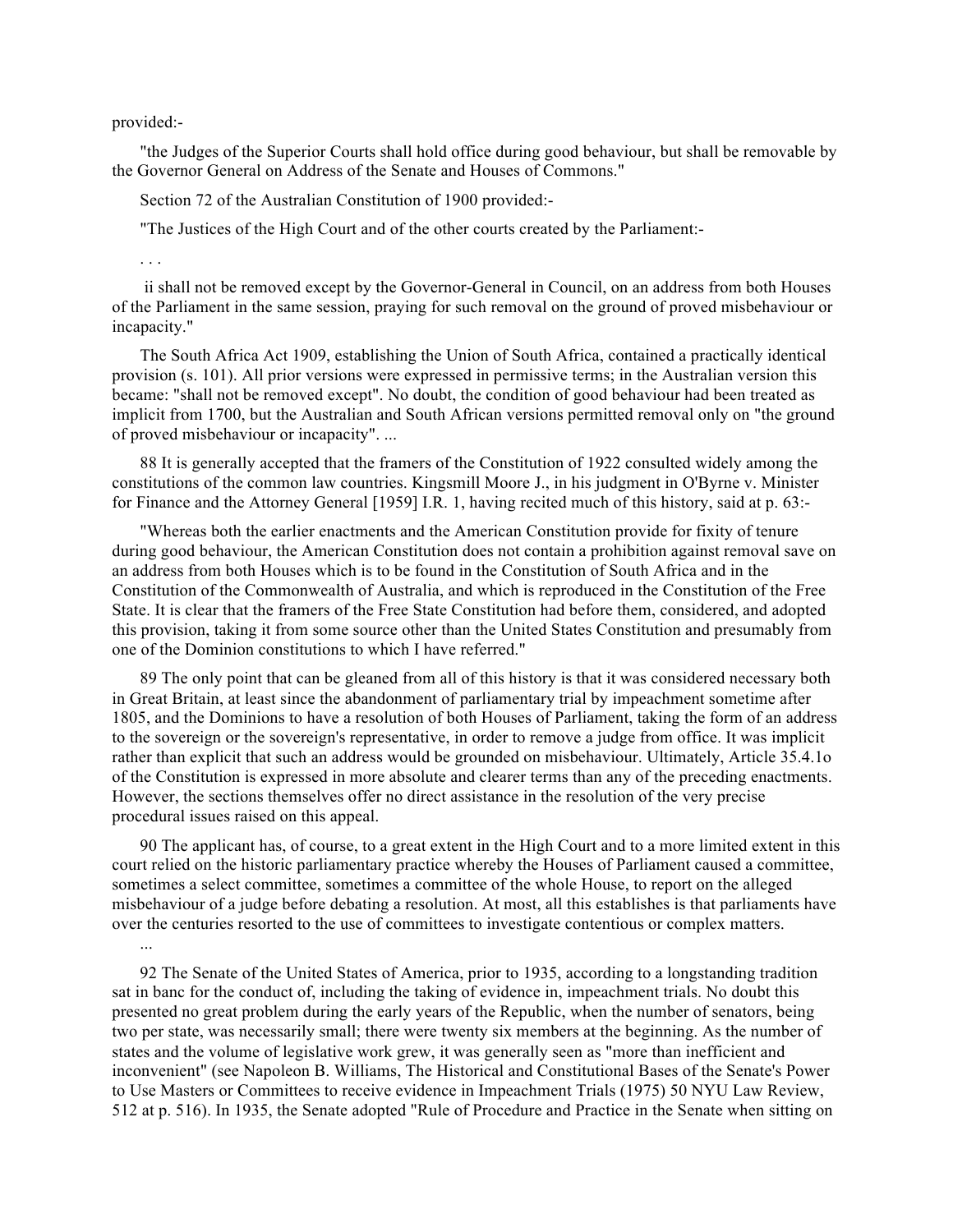Impeachment Trials XI." That rule authorises the Senate to "appoint a committee of twelve senators to receive evidence and take testimony . . ." An immediate cause of the adoption of the rule was the high rate of absenteeism of senators at the then recent trial of a judge (Williams, ibid., p. 517). Having regard to the arguments on the present appeal, it is instructive to consider the terms of the obligation of such a committee to report to the full Senate. It reads:-

"The committee so appointed shall report to the Senate in writing a certified copy of the transcript of the proceedings and testimony had and given before such committee, and such report shall be received by the Senate and the evidence so received and the testimony so taken shall be considered to all intents and purposes, subject to the right of the Senate to determine competency, relevancy, and materiality, as having been received and taken before the Senate, but nothing herein shall prevent the Senate from sending for any witness and hearing his testimony in open Senate, or by order of the Senate having the entire trial in open Senate."

While Rule XI does not appear in terms to allow a committee to make findings of fact, White J. in his judgment in Nixon v. United States (1993) 506 U.S. 224, discussed later, spoke of it having a "fact finding" role.

# Consideration of Article 35.4.1o

93 The power of the Houses of the Oireachtas to vote for the removal of a judge from the bench is hugely significant for all branches of government. The prescribed mechanism empowers the legislative organ to pass judgment on the fitness of a member of the judicial organ to continue to hold an office, which itself may supervise the performance of its constitutional tasks by the former. The executive branch, as in the present case, will, in practice, necessarily be involved. It has an obvious constitutional interest both in the independence of the judiciary and in the integrity of the holders of judicial office, and a corresponding interest in seeing that the power is not used irresponsibly. Article 35.4.1o is relevant to the confidence of the people in the performance by government of its constitutional functions and, not least, for the individual judge. It is necessary, when interpreting Article 35.4.1o, to consider the implications for each branch of government and for the entire constitutional scheme.

## Judicial independence

94 Article 6 of the Constitution designates the powers of government as "legislative, executive and judicial" and as deriving "under God, from the people . . .". The Constitution prescribes the methods of choosing the persons who exercise those several powers and allocates tasks between the respective constitutionally designated organs. The judicial power is principally described in Article 34.1:-

"Justice shall be administered in courts established by law by judges appointed in the manner provided by this Constitution . . ."

Thus, only judges appointed to such courts may administer justice. The importance of the judicial function in the carefully balanced constitutional scheme is underlined by two specific powers expressly assigned to the courts. Article 34.3.2o provides that "the jurisdiction of the High Court shall extend to the question of the validity of any law having regard to the provisions of the Constitution . . ." Article 26 empowers the President to refer to the Supreme Court any Bill for its "decision on the question as to whether such Bill or any specified provision or provisions of such Bill is or are repugnant to this Constitution or any provision thereof". These two provisions, and others, highlight the supreme importance of the tasks assigned to the courts by the framers of the Constitution. The courts are required to act as custodians of the Constitution and as such, to act as a check on the actions of the other two arms of government and to ensure that they act in accordance with the rule of law, respect individual constitutionally protected rights and observe the provisions of the Constitution.

95 It is inherent and essential for the performance of these functions that the independence and integrity of the courts be guaranteed and respected. Hence, Article 35.2 provides:-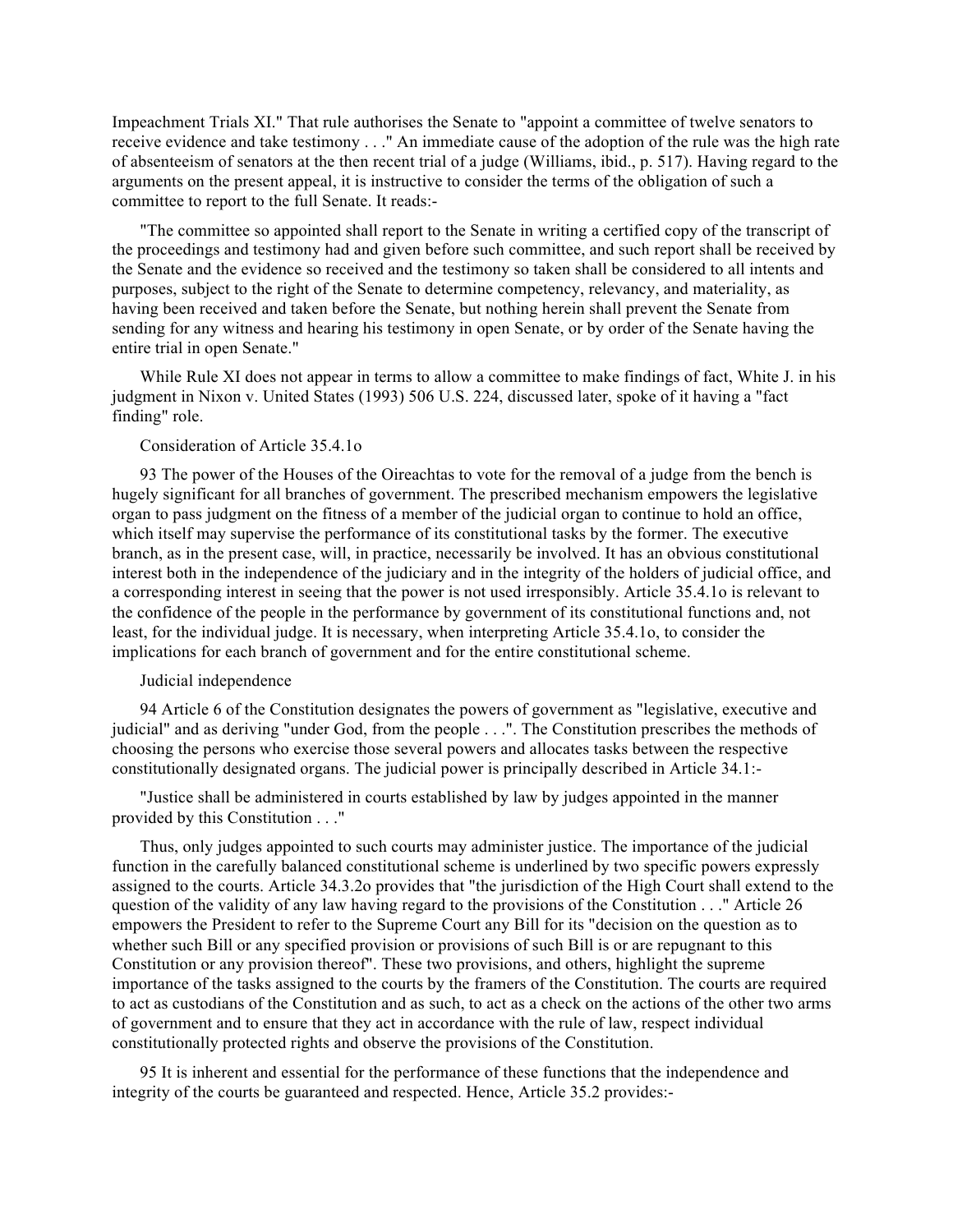"All judges shall be independent in the exercise of their judicial functions and subject only to this Constitution and the law."

Provisions of Article 35, other than Article 35.4, give further effect to this fundamental principle. Article 35.3 provides:-

"No judge shall be eligible to be a member of either House of the Oireachtas or to hold any other office or position or emolument."

Article 35.5 provides:-

"The remuneration of a judge shall not be reduced during his continuance in office."

96 By these important provisions, the Constitution declares unambiguously the principle that courts and judges are independent of both the government and the legislature. Not content with that declaration, the Constitution gives concrete effect to the principle of judicial independence in the provisions cited, most pointedly in Article 35.4.1o itself. The principle of judicial independence does not exist for the personal or individual benefit of the judges, even if it may have that incidental effect. It is a principle designed to guarantee the right of the people themselves from whom, as Article 6 proclaims, all powers of government are derived, to have justice administered in total independence, free from all suspicion of interference, pressure or contamination of any kind. An independent judiciary guarantees that the organs of the State conduct themselves in accordance with the rule of law.

97 A necessary corollary of judicial independence is that the judges themselves behave in conformity with the highest standards of behaviour, both personally and professionally.

99 Judges enjoy a special constitutional protection from removal from office, in common with some other constitutionally designated persons. That protection is not intended to benefit individual persons holding judicial office. As individual human persons, judges are no more deserving of protection than any other office holder. The constitutional task that they perform requires them to be able authoritatively to resolve disputes between the three organs of government. They must be guaranteed the freedom to decide without fear or favour and, hence, that they be independent of the other branches of government.

## Separation of powers

100 The doctrine of separation of powers, as already indicated, protects the independence of the judiciary. Equally, however, both the legislative and executive branch must be permitted to perform their allotted constitutional functions without improper encroachment from the other branches. The classical and oft-quoted formulation of the doctrine remains that found in the judgment of the court delivered in Buckley and others (Sinn Fein) v. Attorney General and Another [1950] I.R. 67 by O'Byrne J., stating at p. 81:-

"Article 6 provides that all powers of government, legislative, executive and judicial, derive, under God, from the people, and it further provides that these powers of government are exercisable only by or on the authority of the organs of State established by the Constitution. The manifest object of this Article was to recognise and ordain that, in this State, all powers of government should be exercised in accordance with the well-recognised principle of the distribution of powers between the legislative, executive, and judicial organs of the State and to require that these powers should not be exercised otherwise. The subsequent articles are designed to carry into effect this distribution of powers."

101 The court considered that principle extensively in its judgments in T.D. v. Minister for Education [2001] 4 I.R. 259. Murray J. stated at p. 331:-

". . . in order to avoid the paramountcy of one organ of State, each must respect the powers and functions of the other organs of State as conferred by the Constitution. Each must exercise its powers within the competence which it is given by that Constitution."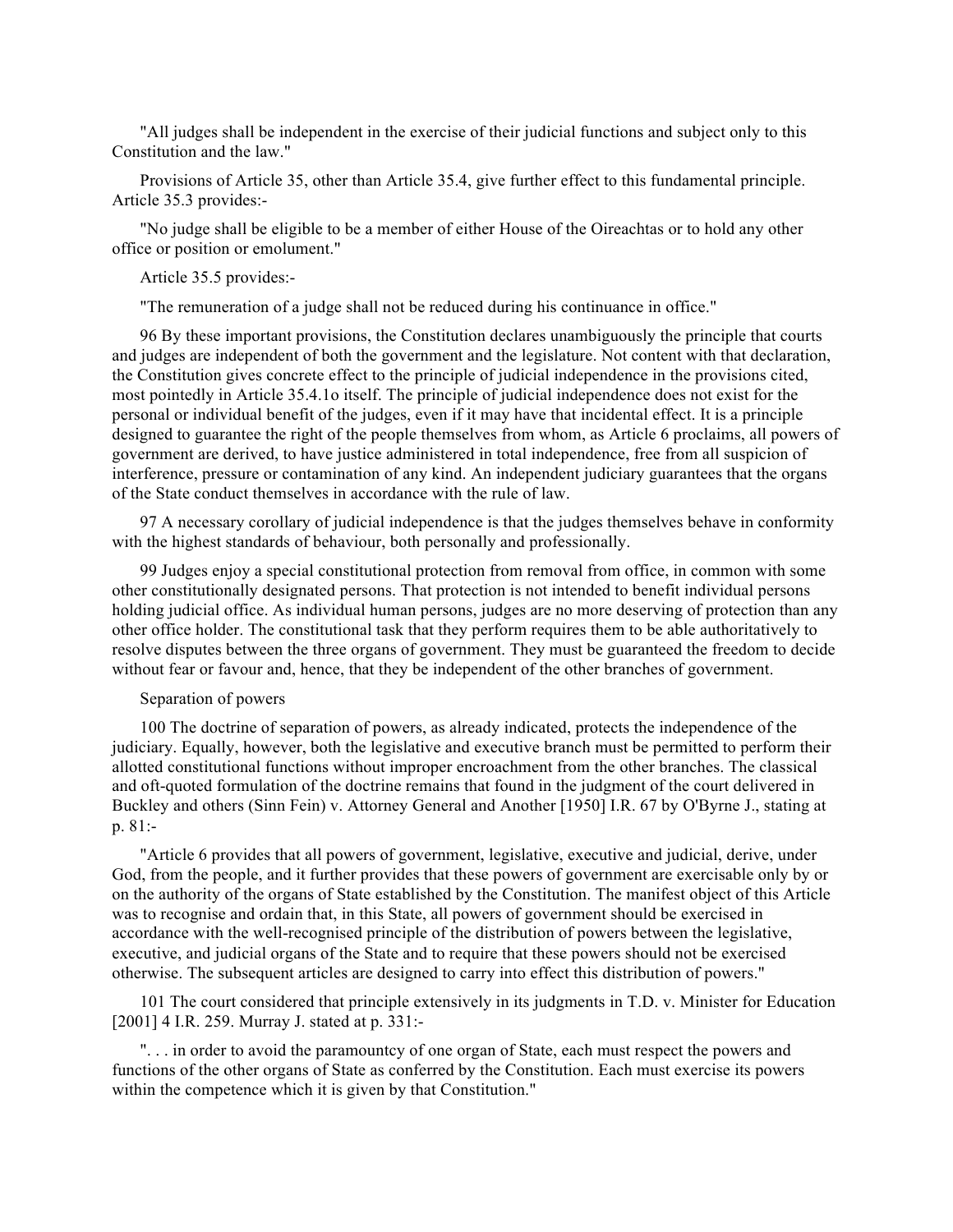Hardiman J. stated at p. 359:-

"It is right that the judiciary, within their constitutional sphere, should be quite independent of the legislature and the executive, but it is no less right that these, within their respective constitutional spheres, be independent of the judiciary."

103 Those statements are at a level of high generality, whereas more particular considerations are at stake in the present case. The present appeal makes it necessary for this court for the first time to pronounce on the limits, if any, on the powers conferred on the Houses of the Oireachtas by Article 35.4.1o of the Constitution. To that extent, it may be said to be unique. However, relevant precedent is not wanting. Since shortly after the enactment of the Constitution, the High Court and this court have had to exercise their constitutionally conferred powers to pronounce on the validity of legislation passed by the Oireachtas. They developed, in that context, the principle of the presumption that such legislation is in accordance with the Constitution. Shortly after the entry into force of the Constitution, in Pigs Marketing Board v. Donnelly (Dublin) Ltd. [1939] I.R. 413, Hanna J. stated at p. 417:-

"When the Court has to consider the constitutionality of a law it must, in the first place, be accepted as an axiom that a law passed by the Oireachtas, the elected representatives of the people, is presumed to be constitutional unless and until the contrary is clearly established."

104 This is a presumption universally applied ever since. The court has explained that the principle ". . . springs from, and is necessitated by, that respect which one great organ of State owes to another" (per O'Byrne J. in Buckley and others (Sinn Fein) v. Attorney General and Another [1950] I.R. 67, at p. 80). That presumption and the reasoning underlying it have more recently been held also to apply to resolutions of both Houses of the Oireachtas. In Goodman International Ltd. v. Mr. Justice Hamilton [1992] 2 I.R. 542, Finlay C.J., speaking with the agreement of a majority of the court, stated, at p. 586:-

"I am satisfied that the presumption of constitutional validity which has been applied by this Court, in a number of cases, to statutes enacted by the Oireachtas and to bills passed by both Houses of the Oireachtas and referred to this Court by the President pursuant to Article 26, applies with equal force to these resolutions of both Houses of the Oireachtas. It seems to me inescapable that having regard to the fact that the presumption of constitutional validity which attaches to both statutes and bills derives, as the authorities clearly establish, from the respect shown by one organ of State to another, and by the necessary comity between the different organs of State, that it must apply in precisely the same way to a resolution of both Houses of the Oireachtas, even though it does not constitute legislation." ...

106 The foregoing provides clear authority for the broad proposition that the parliamentary procedures followed to date in respect of the resolutions to remove the applicant from office must be presumed, by the courts, to be constitutional. This presumption applies in particular to the amended standing orders and to the resolutions appointing the Joint Committee adopted in June, 2004.

107 More generally, the Constitution specifically and with all deliberation assigns the power to pass resolutions as provided for in Article 35.4.1o to the Houses of the Oireachtas and to no other body. It is an exclusive power. The words of Keane J., expressed in his judgment, with which a majority of the court agreed, in Kavanagh v. The Government of Ireland [1996] 1 I.R. 321 at p. 363, seem particularly relevant:-

". . . where the Constitution has unequivocally assigned to either the Government or the Oireachtas a power to be exercised exclusively by them, judicial restraint of an unusual order is called for before the courts intervene. That is also no more than recognition that, while all three organs of State derive their powers from the people, the Government and the Oireachtas are accountable, directly and indirectly, to the people in the electoral process."

...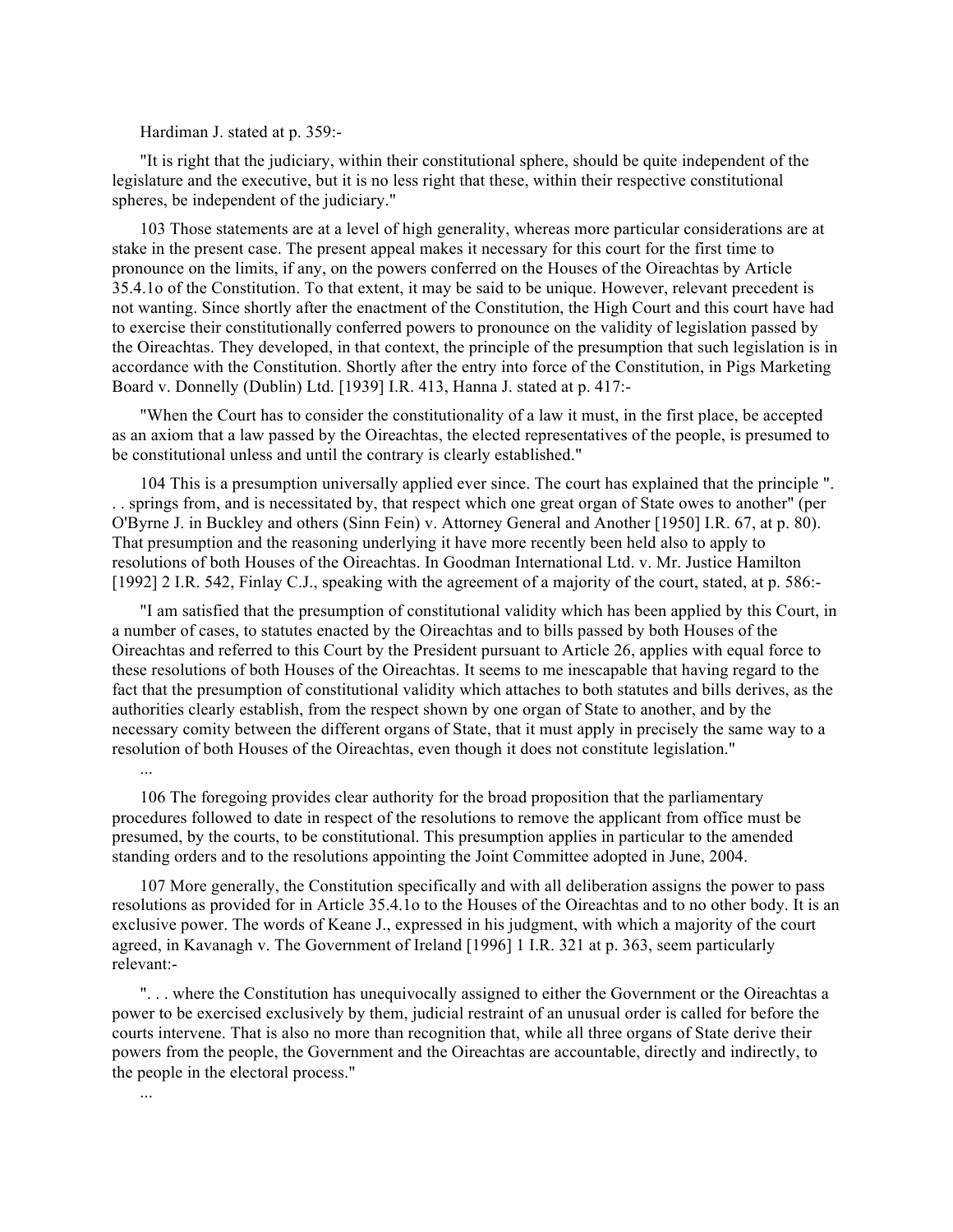109 It is important to any consideration of the use by the Houses of the Oireachtas of their powers to mention Article 15.10 of the Constitution, which, so far as relevant reads:-

"Each House shall make its own rules and standing orders, with power to attach penalties for their infringement . . ."

110 This court made brief reference to this constitutional provision in O'Malley v. An Ceann Comhairle [1997] 1 I.R. 427, where O'Flaherty J. (Murphy and Lynch JJ. concurring) stated at p. 431:-

"How questions should be framed for answer by Ministers of the Government is so much a matter concerning the internal working of Dail Eireann that it would seem to be inappropriate for the court to intervene except in some very extreme circumstances which it is impossible to envisage at the moment. But, further, it involves to such a degree the operation of the internal machinery of debate in the house as to remain within the competence of Dail Eireann to deal with exclusively, having regard to Article 5, s. 10 of the Constitution."

112 In Nixon v. United States (1993) 506 U.S. 224, a judge was impeached before the Senate of the United States, having been convicted of making false statements before a federal grand jury in a matter concerning acceptance by him of a bribe. The Senate convicted him on articles of impeachment prepared by the House of Representatives and removed him from office. The Senate had appointed a committee pursuant to its impeachment rules already mentioned. In subsequent proceedings, the judge claimed that the rule authorising the appointment of the committee violated the Federal Constitution's impeachment trial clause. The majority of the Supreme Court rejected the former judge's claim as being non-justiciable. White J., with whom Blackmun. J. concurred, did not agree that the matter was non-justiciable. Unlike the majority, therefore, which did not reach the issue, he considered the challenge to the Senate Rule on its merits. That judgment is of some interest in the present context. Following a historical account which treads some of the ground described earlier in this judgment, White J. concluded, at p. 250, that the trial clause of the United States Constitution "was not designed to prevent employment of a fact finding committee." He continued:-

"In short, textual and historical evidence reveals that the Impeachment Trial Clause was not meant to bind the hands of the Senate beyond establishing a set of minimal procedures. Without identifying the exact contours of these procedures, it is sufficient to say that the Senate's use of a fact-finding committee under Rule XI is entirely compatible with the Constitution's command that the Senate 'try all impeachments'."

113 These decisions of the Supreme Court of the United States can have persuasive value only to the extent that they relate to the interpretation of analogous provisions of our Constitution and are consistent with the approach of our courts to issues of interpretation. There is no apparent difference of substance between the power conferred on the Houses of the Oireachtas by Article 15.10 of the Constitution, "to make its own rules and standing orders," and that of the Houses of the United States Congress to "determine the rules of its proceeding . . .". ...

## Constitutional justice; fair procedures

...

...

...

117 The applicant's complaint is that the procedures adopted by the Houses are not capable of meeting the admitted standards of constitutional fairness. His complaint relates to the entire structure of the Joint Committee and the reporting system established by the standing orders.

## Constitutionality of s. 3A of Act of 1997

120 The court, in accordance with long established principles, must presume that legislation duly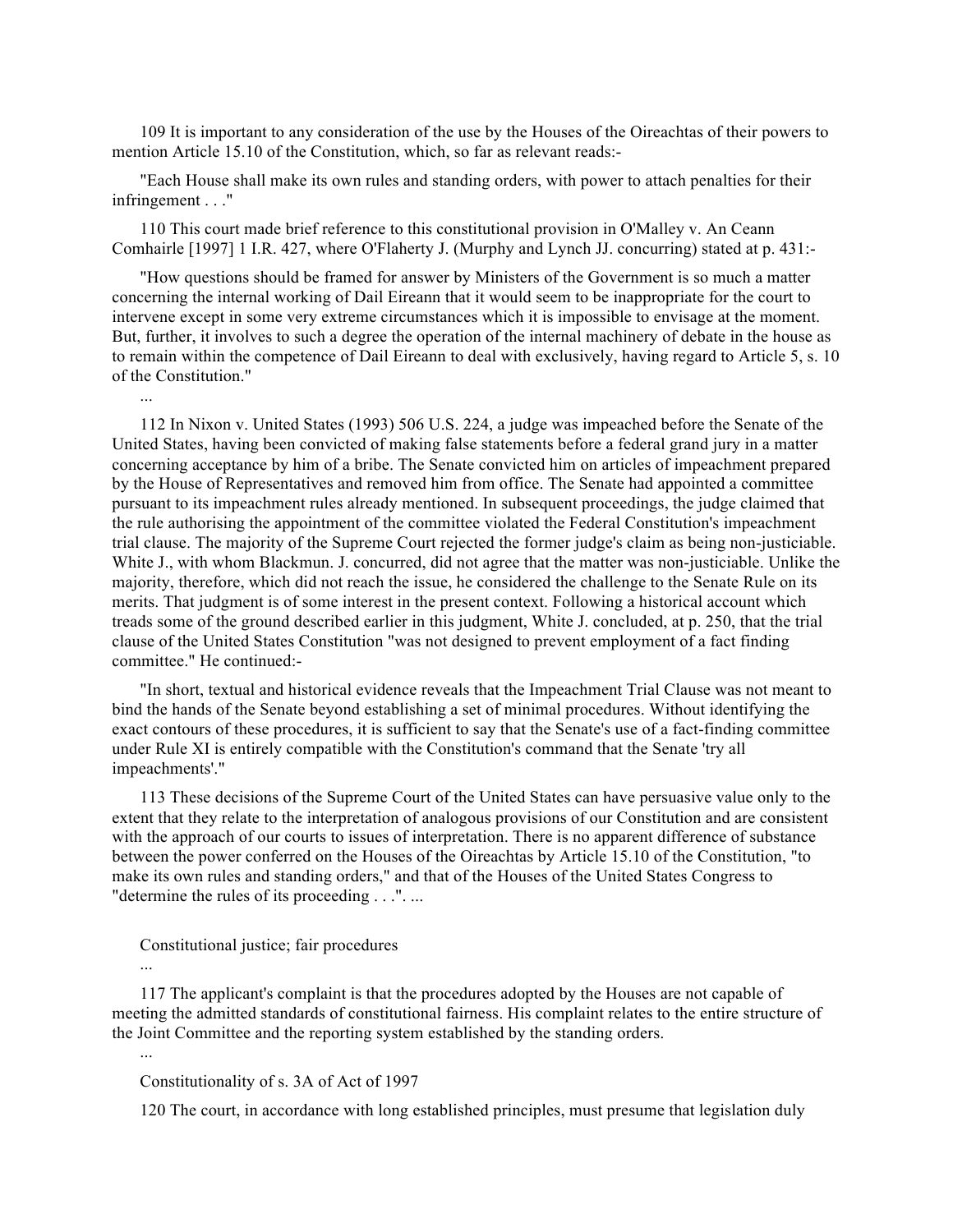enacted by the Oireachtas is in conformity with the Constitution. The courts, as the judicial arm, must accord due respect to laws passed by the Oireachtas, the designated organ of State with the exclusive power to pass laws.

121 This principle has particular significance in the case of the section under attack. It was passed for the particular purpose of assisting the Oireachtas in the performance of its exclusive and important function of considering a resolution proposing the removal of a judge from his judicial office. In order to do so, the Houses of the Oireachtas are obliged by the Constitution to consider whether the judge in question has been guilty of misbehaviour. This is a weighty responsibility. It necessarily involves the Houses in an investigation of acts alleged against a judge.

122 The applicant contends that a requirement that the judge appear before the committee constitutes an encroachment on the independence of the judiciary. He argues that a resolution may be proposed on the basis of a mere allegation.

123 It is axiomatic that any resolution proposed pursuant to Article 35.4.1o of the Constitution will involve some sort of intrusion into the life or affairs, public or private, of the judge. That is the nature of the function assigned to the Oireachtas. For reasons given elsewhere in this judgment, it is to be presumed that the powers of the House of the Oireachtas will be exercised in respect of the principles of basic fairness and constitutional justice. Furthermore, the courts will, if necessary, protect the independence of the judiciary and the rights of an individual judge from irresponsible, irrational or malicious abuse of these powers.

124 In the light of these basic principles, the court considers that there is no ground for challenge to the power of a Committee of the Houses of the Oireachtas to call a judge before it or to require him or her to produce documents or other things, which the Committee considers necessary for its investigation of matters relating to a motion duly proposed pursuant to Article 35.4.1o. It is legitimate for the Committee to ask a judge to provide relevant documents and articles.

125 The court does not consider that the power to call a judge as a witness or to produce articles as evidence involves any improper or unconstitutional invasion of judicial power or judicial independence. On the contrary, the power is included in the Constitution for the purpose of ensuring the fitness and integrity of the judiciary. The court finds nothing unconstitutional in the impugned provision.

Conclusion on interpretation of Article 35.4.1o

126 The first key question of interpretation is whether the Houses of the Oireachtas may or may not appoint a committee, joint or otherwise, for the purpose, to use a neutral term, of assisting them in their consideration of a resolution pursuant to Article 35.4.1o of the Constitution. While the applicant does not question the power of the Houses to appoint a committee with appropriate powers, the court must express its opinion on the point, as it is an essential link in the reasoning. The second, related question is whether, assuming the power to appoint a committee, it may be of the type which has been adopted by the Houses in their amended standing orders or whether, as the applicant contends, any such committee must have power to assess, evaluate and report findings on the evidence heard.

127 Article 35.4.1o is entirely silent on both these questions. It does not require the Houses to appoint committees, nor does it prescribe any particular type of committee. It would not be right, however, to treat Article 35.4.1o as containing a complete code. The Article must be read with other relevant provisions of the Constitution. It is necessary to consider whether a requirement to operate through committees of any particular kind should be read into the provision.

128 The principle of the separation of powers, combined with Article 15.10 of the Constitution, is necessarily relevant. The Oireachtas is the body exclusively charged with considering whether a judge has so misbehaved (or is so incapacitated) as to render him or her no longer fit to hold the office of judge under the Constitution. Whether or not it is unsatisfactory or undesirable that elected political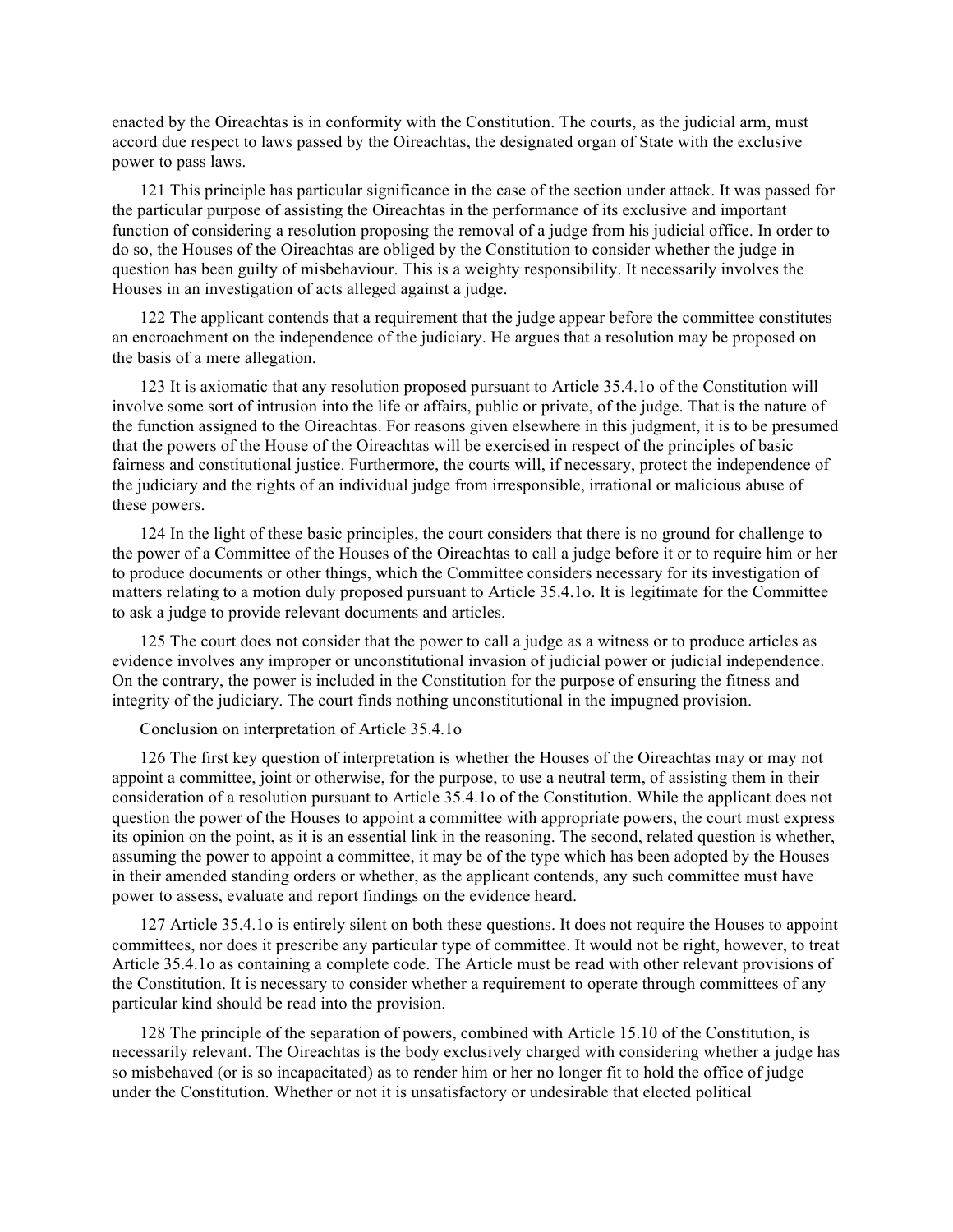representatives should sit in judgment on the behaviour of a judge, whether the power is open to abuse through a government's use of its majority in the Oireachtas, whether, as has been suggested, a simple majority vote, as provided by Article 15.11, should not suffice are all irrelevant. The Constitution is clear. A judge may be removed from office only by means of a resolution of both Houses and by no other means whatever.

129 Two observations may, nonetheless, legitimately, be made. Firstly, there is no evidence whatever in the history of this State or, indeed, of any of the countries of the common law, in modern times that the corresponding power of removal of judges has ever been abused by government. ... [T]he constitutional history lends little support to the applicant's stated apprehension of infringements of judicial independence. The material placed before the court includes many examples of parliamentary restraint in considering the exercise of the power. Secondly, though the matter need not be considered in this case, in the event of irrational or irresponsible abuse of the power, as by the proposal of a resolution in response to an unpopular judicial decision, or otherwise maliciously or in bad faith, it is not to be doubted that the courts would be prepared to exercise an appropriate level of judicial review. They would have a duty, apart entirely from their duty to guarantee fair procedures, to preserve the constitutional balance and to protect a judge from abuse of power. The obiter dictum of O'Flaherty J. in O'Malley v. An Ceann Comhairle [1997] 1 I.R. 427 suggests that the courts would not, in a clear case, permit even the Oireachtas to default on its constitutional obligations.

130 Since the Houses of the Oireachtas have the exclusive power to consider the passing of resolutions for the removal of a judge from office, the courts must, in accordance with the principle of the separation of powers, exercise a significant level of judicial restraint when considering the exercise of that power. ... The applicant demands only that the procedures followed by the Houses meet the fundamental constitutional requirements of fairness and justice. The court is asked to decide that the procedures proposed do not meet that standard.

131 The Houses of the Oireachtas explicitly guarantee in the measures already adopted and in the resolutions proposed to respect the "principles of basic fairness of procedures and the requirements of natural and constitutional justice" (see standing orders  $63A(5)$  and  $60A(5)$ ). By the use of this language, the Houses have rightly and necessarily undertaken to accord to the applicant the procedural rights historically and universally seen as essential, where a person's good name, livelihood, liberty or other rights are at stake. This court, in In re Haughey [1971] I.R. 217 unambiguously declared that they were guaranteed by Article 40.3 of the Constitution.

135 The applicant claims that it is necessary, in order to assure the basic fairness of the procedures proposed, that the Houses appoint a committee to investigate, gather evidence and report their findings and conclusions to the Houses. It is not open to the courts to read such extensive additional provisions into the Constitution in the absence of a constitutional mandate. Article 35.4.1o must be read in the light of Article 15.10. Insofar as the former provision is silent as to matters of procedure, it must be recalled that Article 15.10 empowers each House to make its own "rules and standing orders," and places no express limits or restrictions on that power. It is acknowledged, of course, as already stated, that the Houses must respect constitutional justice and fair procedures.

136 There is nothing, therefore, in either Article 35.4.1o or Article 15.10 to prevent the Houses from adopting standing orders providing for the establishment of a committee to investigate the question of whether a judge has been guilty of "stated misbehaviour," as alleged in a resolution "calling for his removal," which has been duly proposed pursuant to Article 35.4.1o. It is the proposal of the resolution that confers that power. Having regard to the draconian character of that power, it is clear that neither a House of the Oireachtas nor any of its committees would have power to investigate alleged misbehaviour by a judge in advance of and merely in contemplation of the possible proposal of such a resolution.

...